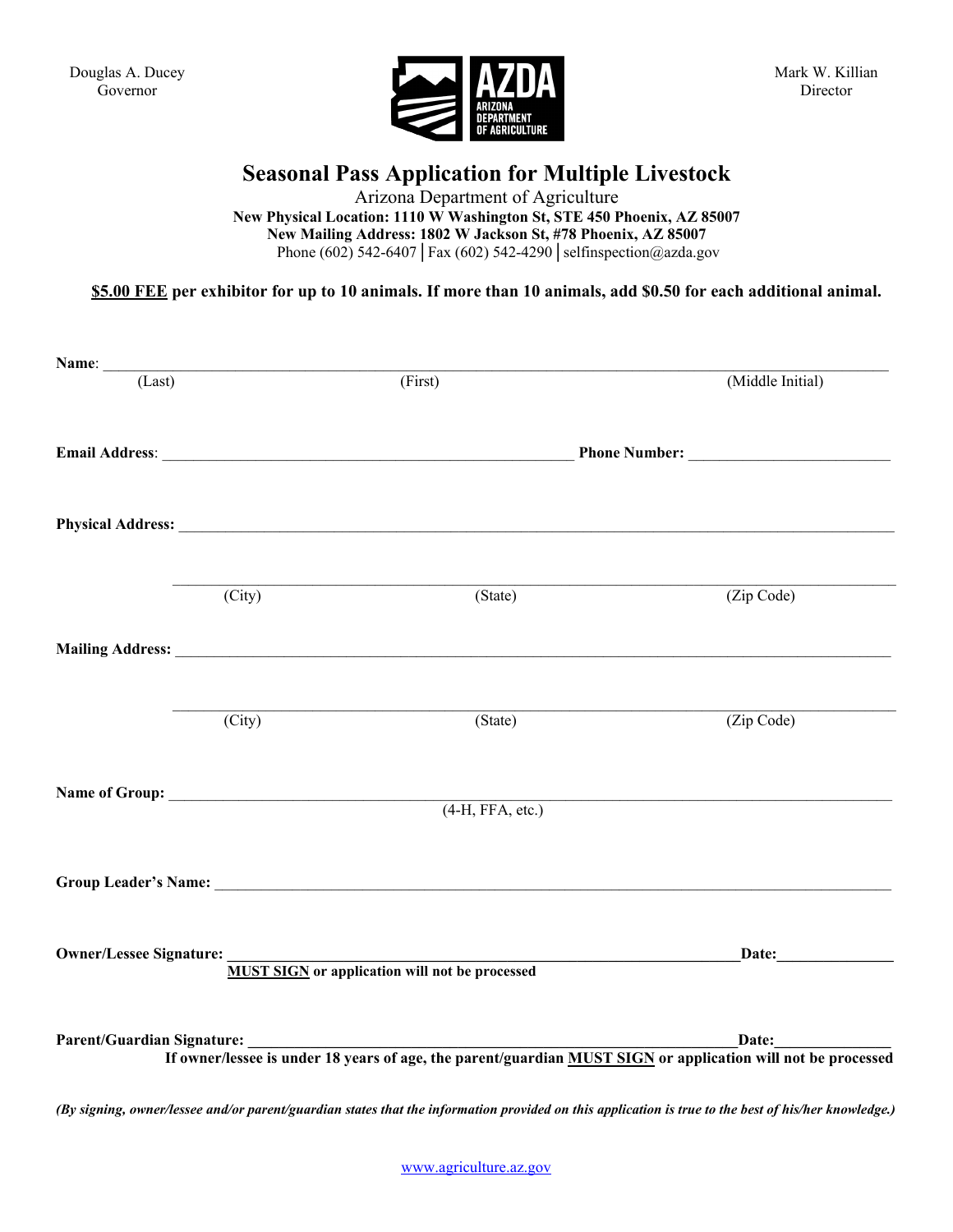| 1. Type of Livestock: $\Box$ Cattle $\Box$ Sheep $\Box$ Goat $\Box$ Swine AZ Flock/Premise ID:<br>REQUIRED for sheep, goats, & swine<br>(Please check) |
|--------------------------------------------------------------------------------------------------------------------------------------------------------|
|                                                                                                                                                        |
|                                                                                                                                                        |
|                                                                                                                                                        |
| <b>Permanent I.D.</b> (ear tag, brand, tattoo, microchip, ear notch):<br>REQUIRED for sheep, goats, swine, & most out-of-state cattle                  |
|                                                                                                                                                        |
| Arizona Inspection Certificate Number:<br>REQUIRED – a Livestock Inspection Form or Self-Inspection Certificate Number                                 |
| Health Certificate Number:<br>REQUIRED If livestock has been brought in from out-of-state                                                              |
|                                                                                                                                                        |
|                                                                                                                                                        |
| 2. Type of Livestock: □ Cattle □ Sheep □ Goat □ Swine AZ Flock/Premise ID:<br><b>REQUIRED</b> for sheep, goats, & swine<br>(Please check)              |
|                                                                                                                                                        |
|                                                                                                                                                        |
|                                                                                                                                                        |
|                                                                                                                                                        |
| Permanent I.D. (ear tag, brand, tattoo, microchip, ear notch):<br>REQUIRED for sheep, goats, swine, & most out-of-state cattle                         |
|                                                                                                                                                        |
| Arizona Inspection Certificate Number:<br>REQUIRED – a Livestock Inspection Form or Self-Inspection Certificate Number                                 |
| Health Certificate Number:<br>REQUIRED If livestock has been brought in from out-of-state                                                              |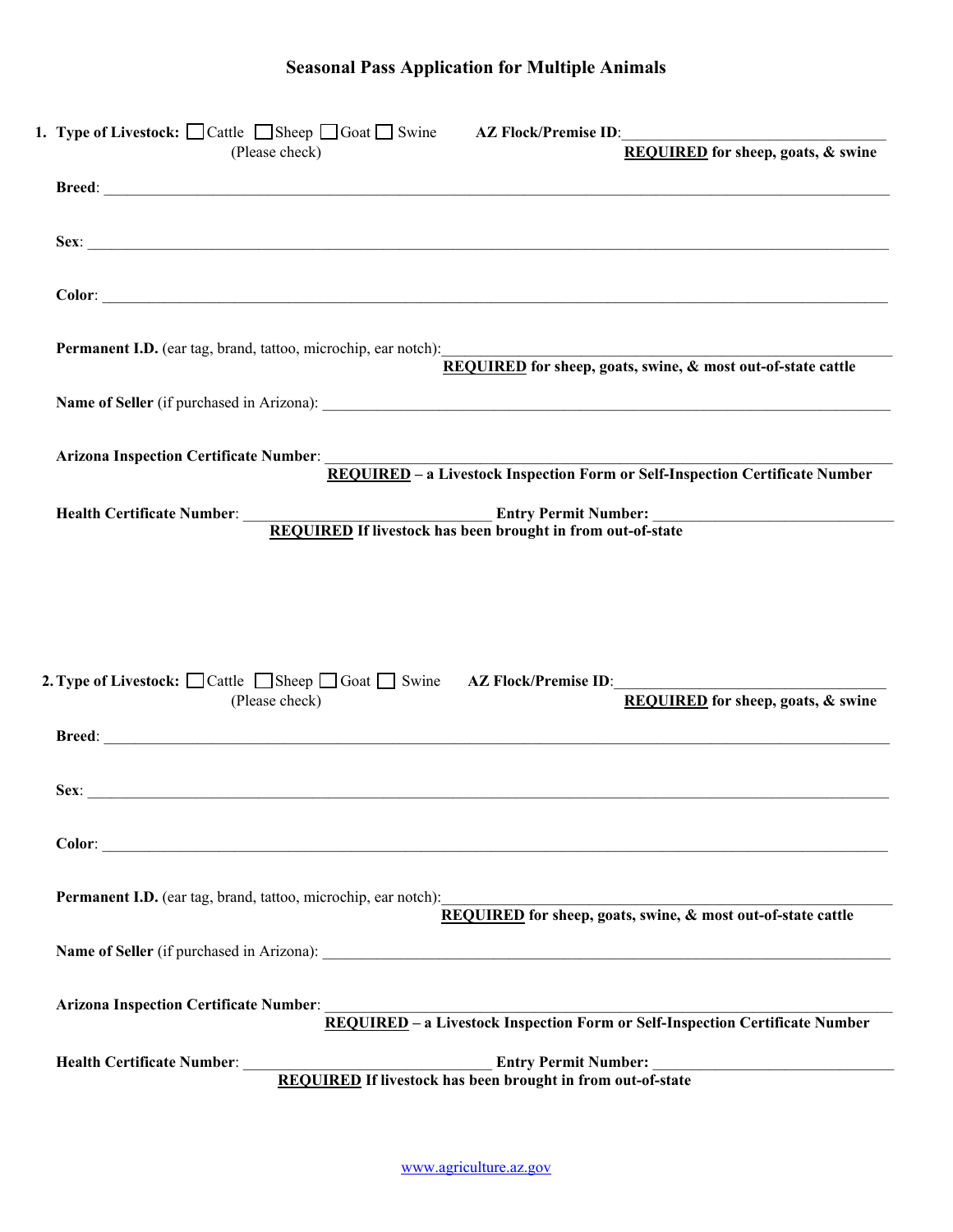| <b>3. Type of Livestock:</b> $\Box$ Cattle $\Box$ Sheep $\Box$ Goat $\Box$ Swine AZ Flock/Premise ID:<br><b>REQUIRED</b> for sheep, goats, & swine<br>(Please check)                                                           |
|--------------------------------------------------------------------------------------------------------------------------------------------------------------------------------------------------------------------------------|
|                                                                                                                                                                                                                                |
| Sex:                                                                                                                                                                                                                           |
|                                                                                                                                                                                                                                |
| <b>Permanent I.D.</b> (ear tag, brand, tattoo, microchip, ear notch):<br>REQUIRED for sheep, goats, swine, & most out-of-state cattle                                                                                          |
|                                                                                                                                                                                                                                |
| Arizona Inspection Certificate Number:<br>REQUIRED - a Livestock Inspection Form or Self-Inspection Certificate Number                                                                                                         |
| Health Certificate Number:<br>REQUIRED If livestock has been brought in from out-of-state                                                                                                                                      |
| 4. Type of Livestock: $\Box$ Cattle $\Box$ Sheep $\Box$ Goat $\Box$ Swine AZ Flock/Premise ID:<br><b>REQUIRED</b> for sheep, goats, & swine<br>(Please check)                                                                  |
|                                                                                                                                                                                                                                |
| Sex: The contract of the contract of the contract of the contract of the contract of the contract of the contract of the contract of the contract of the contract of the contract of the contract of the contract of the contr |
|                                                                                                                                                                                                                                |
| <b>Permanent I.D.</b> (ear tag, brand, tattoo, microchip, ear notch):<br><b>REQUIRED</b> for sheep, goats, swine, & most out-of-state cattle                                                                                   |
|                                                                                                                                                                                                                                |
| <b>Arizona Inspection Certificate Number:</b><br>REQUIRED - a Livestock Inspection Form or Self-Inspection Certificate Number                                                                                                  |
| Health Certificate Number: New York Contract of the Certificate Number:<br><b>REQUIRED</b> If livestock has been brought in from out-of-state                                                                                  |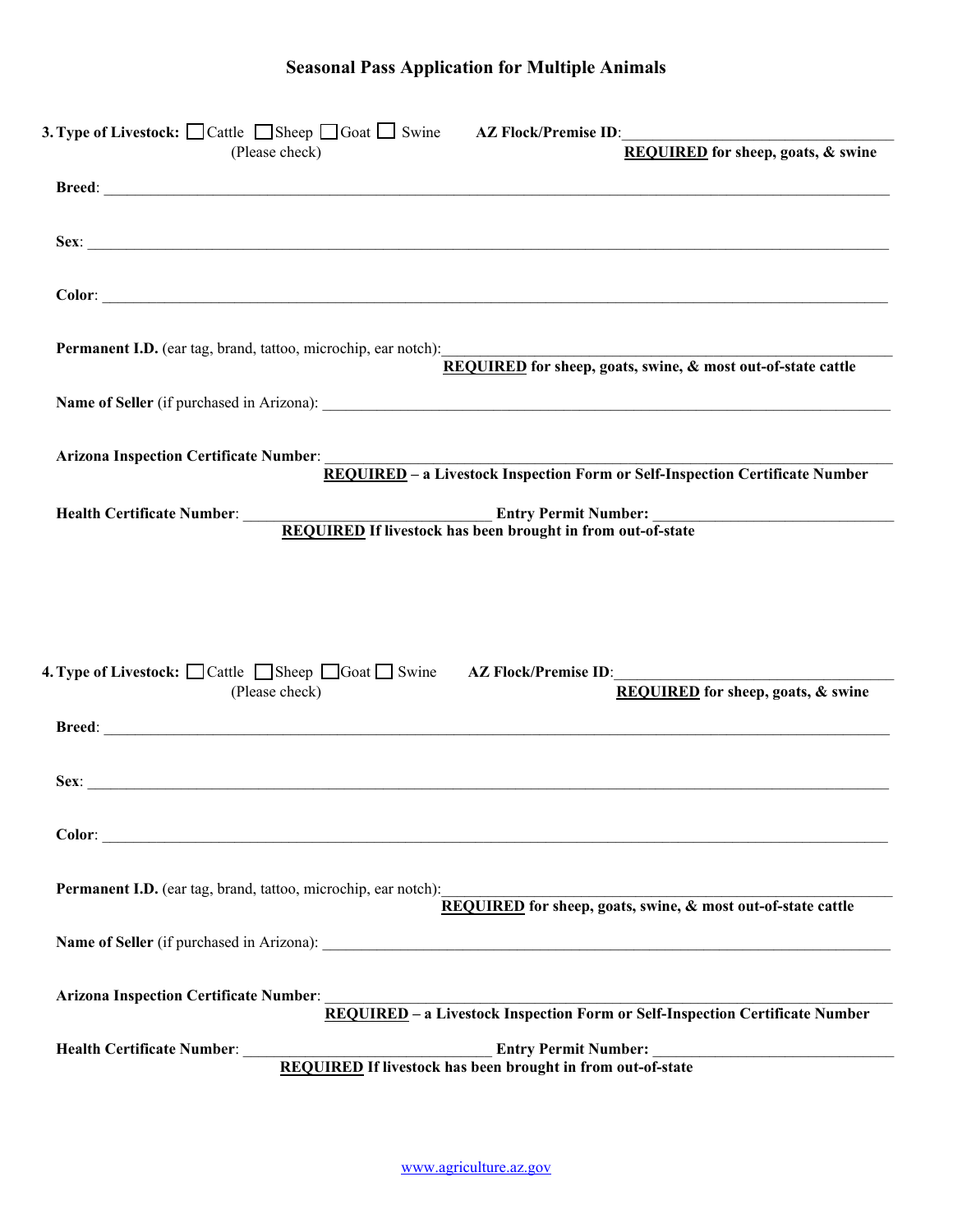| <b>5. Type of Livestock:</b> $\Box$ Cattle $\Box$ Sheep $\Box$ Goat $\Box$ Swine AZ Flock/Premise ID:<br>(Please check) | <b>REQUIRED</b> for sheep, goats, & swine                                                                                      |
|-------------------------------------------------------------------------------------------------------------------------|--------------------------------------------------------------------------------------------------------------------------------|
|                                                                                                                         |                                                                                                                                |
|                                                                                                                         |                                                                                                                                |
|                                                                                                                         |                                                                                                                                |
|                                                                                                                         |                                                                                                                                |
|                                                                                                                         |                                                                                                                                |
|                                                                                                                         | Permanent I.D. (ear tag, brand, tattoo, microchip, ear notch):<br>REQUIRED for sheep, goats, swine, & most out-of-state cattle |
|                                                                                                                         |                                                                                                                                |
|                                                                                                                         |                                                                                                                                |
|                                                                                                                         | Arizona Inspection Certificate Number:<br>REQUIRED – a Livestock Inspection Form or Self-Inspection Certificate Number         |
|                                                                                                                         |                                                                                                                                |
|                                                                                                                         | Health Certificate Number:<br>REQUIRED If livestock has been brought in from out-of-state                                      |
|                                                                                                                         |                                                                                                                                |
|                                                                                                                         |                                                                                                                                |
|                                                                                                                         |                                                                                                                                |
|                                                                                                                         |                                                                                                                                |
| <b>6. Type of Livestock:</b> $\Box$ Cattle $\Box$ Sheep $\Box$ Goat $\Box$ Swine AZ Flock/Premise ID:                   |                                                                                                                                |
| (Please check)                                                                                                          | <b>REQUIRED</b> for sheep, goats, & swine                                                                                      |
|                                                                                                                         |                                                                                                                                |
|                                                                                                                         |                                                                                                                                |
| Sex:                                                                                                                    |                                                                                                                                |
|                                                                                                                         |                                                                                                                                |
|                                                                                                                         |                                                                                                                                |
| <b>Permanent I.D.</b> (ear tag, brand, tattoo, microchip, ear notch):                                                   | <b>REQUIRED</b> for sheep, goats, swine, & most out-of-state cattle                                                            |
|                                                                                                                         |                                                                                                                                |
|                                                                                                                         |                                                                                                                                |
| <b>Arizona Inspection Certificate Number:</b>                                                                           |                                                                                                                                |
|                                                                                                                         | REQUIRED - a Livestock Inspection Form or Self-Inspection Certificate Number                                                   |
| Health Certificate Number:                                                                                              | Entry Permit Number:<br>REQUIRED If livestock has been brought in from out-of-state                                            |
|                                                                                                                         |                                                                                                                                |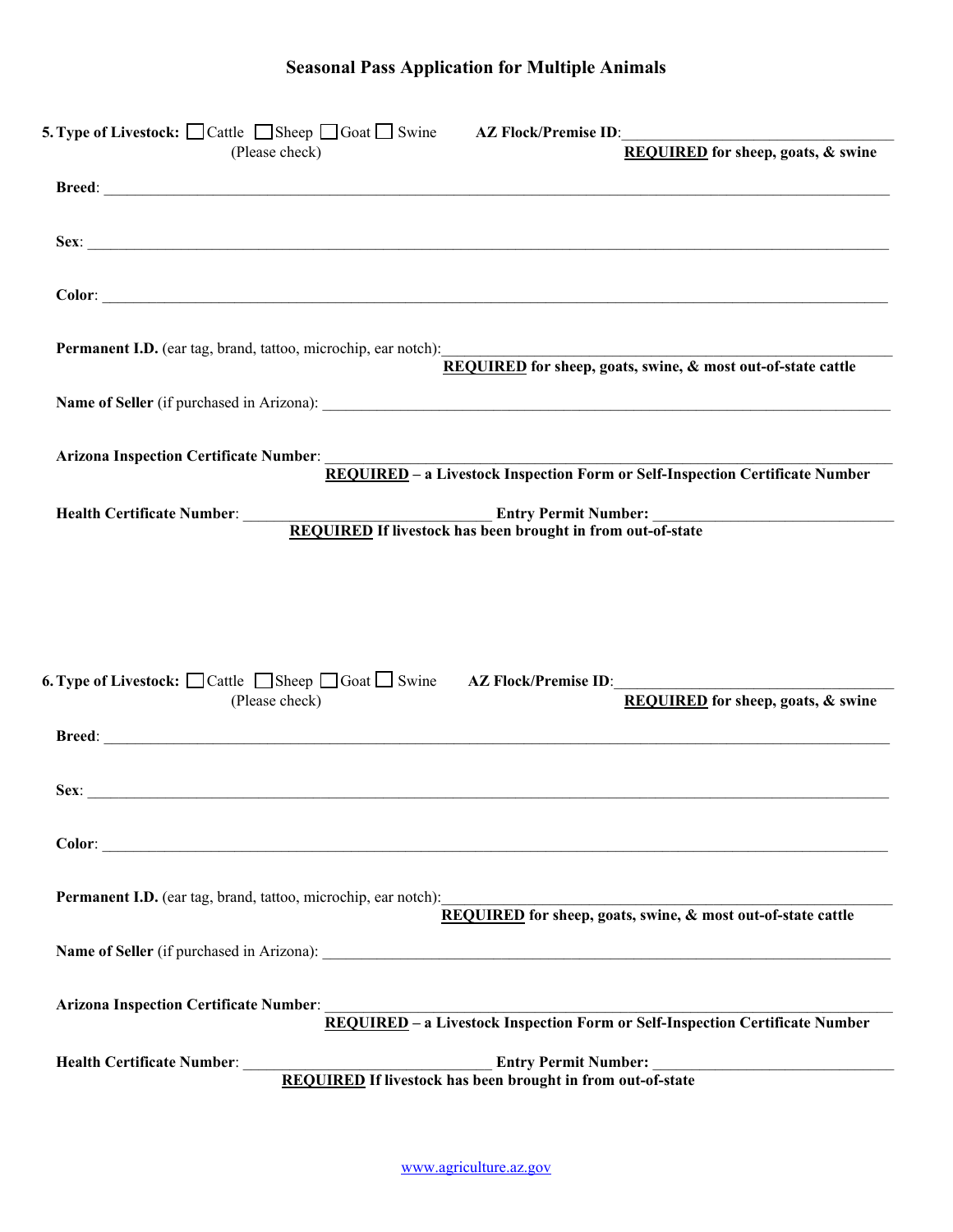| 7. Type of Livestock: $\Box$ Cattle $\Box$ Sheep $\Box$ Goat $\Box$ Swine AZ Flock/Premise ID:<br>(Please check)                                                                                                               | <b>REQUIRED</b> for sheep, goats, & swine                                                                              |
|--------------------------------------------------------------------------------------------------------------------------------------------------------------------------------------------------------------------------------|------------------------------------------------------------------------------------------------------------------------|
|                                                                                                                                                                                                                                |                                                                                                                        |
|                                                                                                                                                                                                                                |                                                                                                                        |
|                                                                                                                                                                                                                                |                                                                                                                        |
| Permanent I.D. (ear tag, brand, tattoo, microchip, ear notch):<br>REQUIRED for sheep, goats, swine, & most out-of-state cattle                                                                                                 |                                                                                                                        |
|                                                                                                                                                                                                                                |                                                                                                                        |
|                                                                                                                                                                                                                                | Arizona Inspection Certificate Number:<br>REQUIRED – a Livestock Inspection Form or Self-Inspection Certificate Number |
|                                                                                                                                                                                                                                | Health Certificate Number:<br>REQUIRED If livestock has been brought in from out-of-state                              |
|                                                                                                                                                                                                                                |                                                                                                                        |
|                                                                                                                                                                                                                                |                                                                                                                        |
| <b>8. Type of Livestock:</b> $\Box$ Cattle $\Box$ Sheep $\Box$ Goat $\Box$ Swine AZ Flock/Premise ID:<br>(Please check)                                                                                                        | <b>REQUIRED</b> for sheep, goats, & swine                                                                              |
| Breed: National Commission of the Commission of the Commission of the Commission of the Commission of the Commission of the Commission of the Commission of the Commission of the Commission of the Commission of the Commissi |                                                                                                                        |
| Sex:                                                                                                                                                                                                                           |                                                                                                                        |
|                                                                                                                                                                                                                                |                                                                                                                        |
| Permanent I.D. (ear tag, brand, tattoo, microchip, ear notch):<br>REQUIRED for sheep, goats, swine, & most out-of-state cattle                                                                                                 |                                                                                                                        |
|                                                                                                                                                                                                                                |                                                                                                                        |
|                                                                                                                                                                                                                                | Arizona Inspection Certificate Number:<br>REQUIRED – a Livestock Inspection Form or Self-Inspection Certificate Number |
|                                                                                                                                                                                                                                | Health Certificate Number:<br>REQUIRED If livestock has been brought in from out-of-state                              |
|                                                                                                                                                                                                                                |                                                                                                                        |